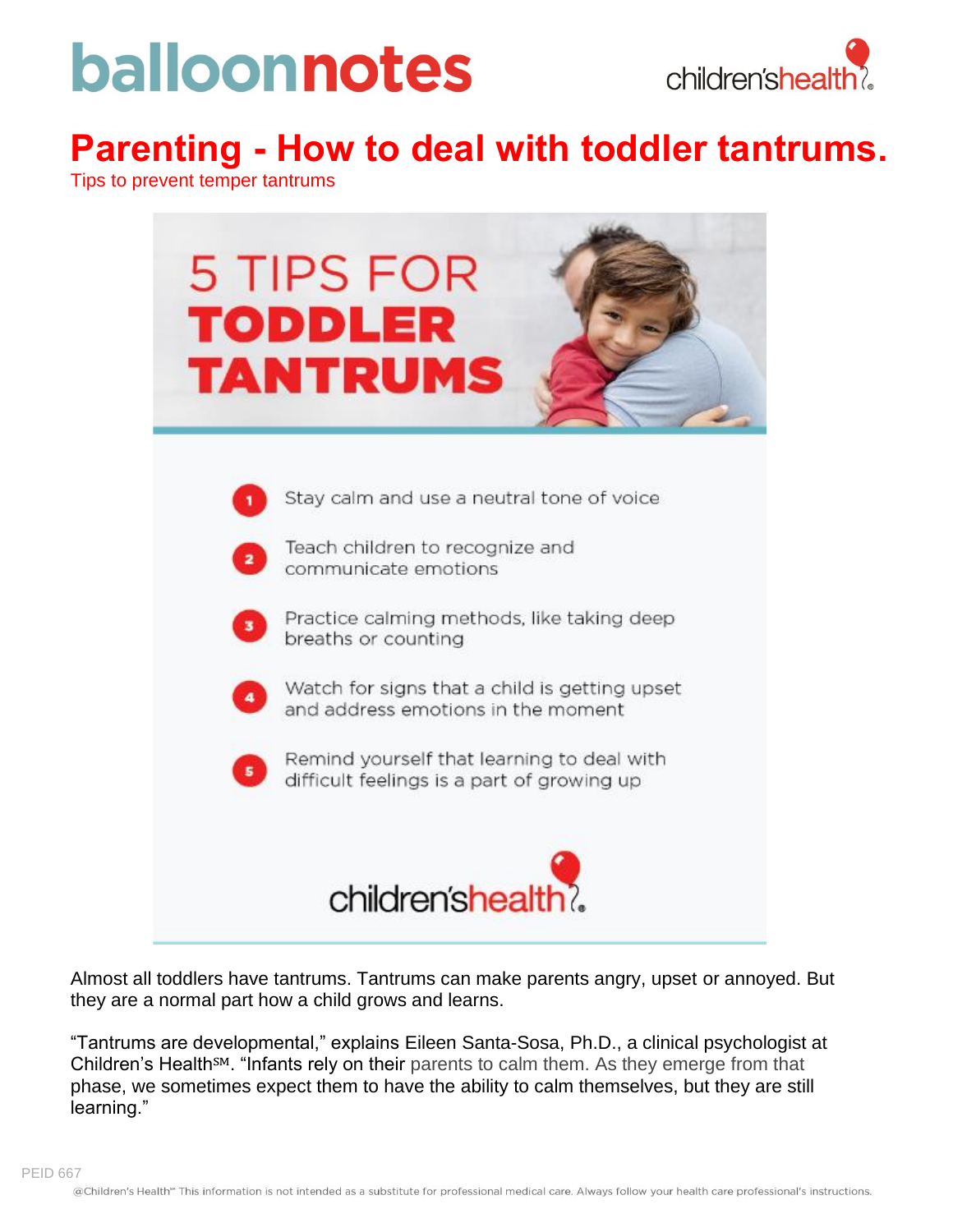### balloonnotes



Most of the time, children start to have temper tantrums at age 18 months. Tantrums slow down about age 4. Tantrums happen more often when your child needs help with their basic needs. They may happen when you set limits on them. And they may happen when they cannot have something they want.

#### **How to handle toddler tantrums**

During a tantrum, your child may become frustrated or upset. They may whine, cry, scream or fall to the ground. It can be hard to know what to do when your child is having a tantrum. It is not easy to see your child crying or upset. If you are in public, you may even feel ashamed or wonder if people might think the way your child is acting shows you are a bad parent.

The best way to calm a toddler's tantrum is for you to stay calm. Staying calm helps your child calm down. Then you can figure out what caused the tantrum.

"Start by praising your child by saying something like, 'You did a great job calming down,'" says Dr. Santa-Sosa. "You can also use the opportunity to teach your child helpful ways to calm down."

To stay calm, remember the tantrum will end. This a normal part of growing up. Also, it is how children learn to deal with their feelings. Try not to yell, punish, or hit your child.

To help your child calm down, offer things like a favorite blanket or stuffed animal. Think about whether your child may be hungry, tired or need of attention.

#### **How to prevent tantrums**

When your child is calm, talk with them about what they were feeling during the tantrum. Were they angry or sad? Do things together to help them like draw pictures, read a book about feelings or make faces that show how you feel.

Teach them how to deal with their feelings in a healthy way. To practice ways to be calm, take deep breaths, blow bubbles, or count slowly. Over time and with practice, your child will learn how to calm themselves.

It is also good to know the signs that your child is starting to get upset. Helping your child deal with the way they feel may help them not get so upset the next time. Every child is different, but when they are upset, your child may:

- Pout or frown
- Look away from you or not do what you ask
- Say something like "no"

Tantrums can also happen when you set limits. While limits are important to keep them safe. But hearing "no" or "don't" or "stop" all the time is very hard for toddlers learning to do new things.

PEID 667<br>@Children's Health® This information is not intended as a substitute for professional medical care. Always follow your health care professional's instructions.